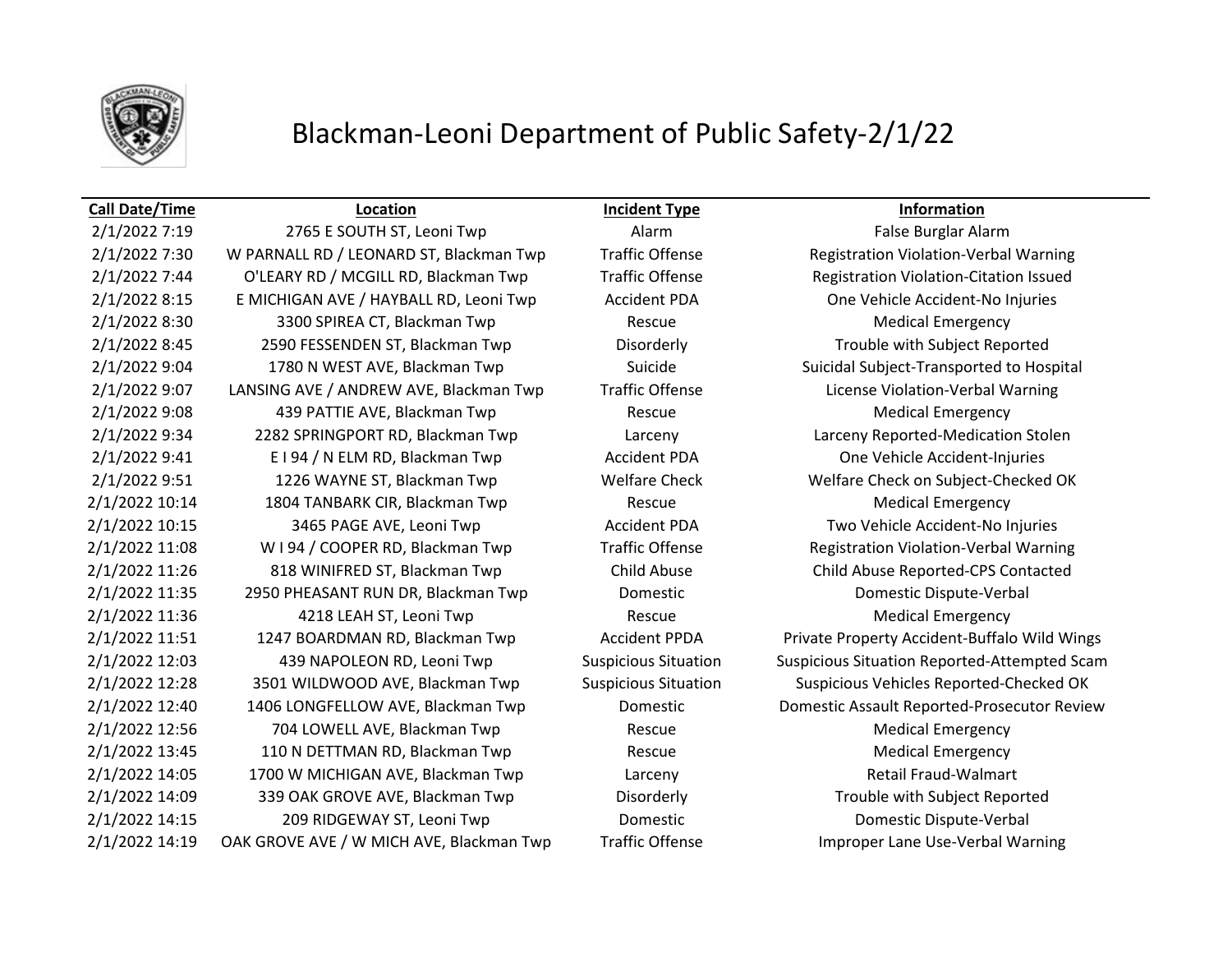

## Blackman-Leoni Department of Public Safety-2/1/22

## **Call Date/Time Location Incident Type Information**

2/1/2022 14:27 3235 E MICHIGAN AVE, Leoni Twp Rescue Medical Emergency 2/1/2022 15:03 4328 PAGE AVE, Leoni Twp Rescue Rescue Medical Emergency 2/1/2022 15:11 5038 PINE DR, Leoni Twp Suspicious Situation Suspicious Situation Suspicious Situation Reported 2/1/2022 15:59 1501 BOARDMAN RD, Blackman Twp Fire Fire False Fire Alarm 2/1/2022 16:19 5543 DOGWOOD DR, Leoni Twp Rescue Rescue Medical Emergency 2/1/2022 17:03 N ELM RD / ROSEHILL RD, Blackman Twp MDOP Damage to Vehicle Reported 2/1/2022 17:48 6137 YOUNG RD, Leoni Twp Rescue Rescue Medical Emergency 2/1/2022 18:04 627 S LAKESIDE DR, Leoni Twp Rescue Rescue Medical Emergency 2/1/2022 18:07 4499 PHELPS DR, Leoni Twp Disorderly Disorderly Trouble with Subject Reported 2/1/2022 18:15 4101 LANSING AVE, Blackman Twp Suspicious Situation Suspicious Situation Reported 2/1/2022 18:17 830 ROYAL DR, Blackman Twp Disorderly Trouble with Subject Reported 2/1/2022 18:31 3240 E MICHIGAN AVE, Leoni Twp Disorderly Fight in Lot of Wild Bills Tobacco 2/1/2022 18:41 2756 E SOUTH ST, Leoni Twp Alarm Alarm Alarm False Burglar Alarm 2/1/2022 18:46 3333 E MICHIGAN AVE, Leoni Twp Larceny Retail Fraud-Meijer 2/1/2022 20:56 2722 CLARK ST, Blackman Twp Fire Fire Fire False Fire Alarm

2/1/2022 14:33 WATTS RD / PAGE AVE, Leoni Twp Accident PDA Two Vehicle Accident-No Injuries 2/1/2022 15:19 1122 FAIRFAX AVE, Leoni Twp Welfare Check Welfare Check on Subject-Checked OK 2/1/2022 15:28 1507 BOARDMAN RD, Blackman Twp Warrants Subject Arrested on Felony Warrant 2/1/2022 15:32 830 ROYAL DR, Blackman Twp Welfare Check Welfare Check on Subject-Checked OK 2/1/2022 16:15 4530 PAGE AVE, Leoni Twp Suspicious Situation Suspicious Subject Reported-Unable to Locate 2/1/2022 17:44 3333 E MICHIGAN AVE, Leoni Twp Suspicious Situation Suspicious Vehicle Reported-Unable to Locate 2/1/2022 19:03 2001 SHIRLEY DR, Blackman Twp Disorderly Subject Refusing to Leave-Quality Inn 2/1/2022 19:13 4114 SYCAMORE, Blackman Twp Assist Assist Assist to Jackson Police Department 2/1/2022 19:32 6100 ANN ARBOR RD, Leoni Twp Disorderly Subjects Refusing to Leave-145 Truck Stop 2/1/2022 19:41 428 EIGHTH ST, Leoni Twp Welfare Check Welfare Check on Subject-Checked OK 2/1/2022 20:08 1427 HIAWATHA BLVD, Leoni Twp Welfare Check Welfare Check on Subject-Checked OK 2/1/2022 20:11 1265 BREEZY LN, Leoni Twp Domestic Domestic Assault Reported-Prosecutor Review 2/1/2022 20:16 1039 EVANSTON DR, Blackman Twp Welfare Check Welfare Check on Subjects-Unable to Locate